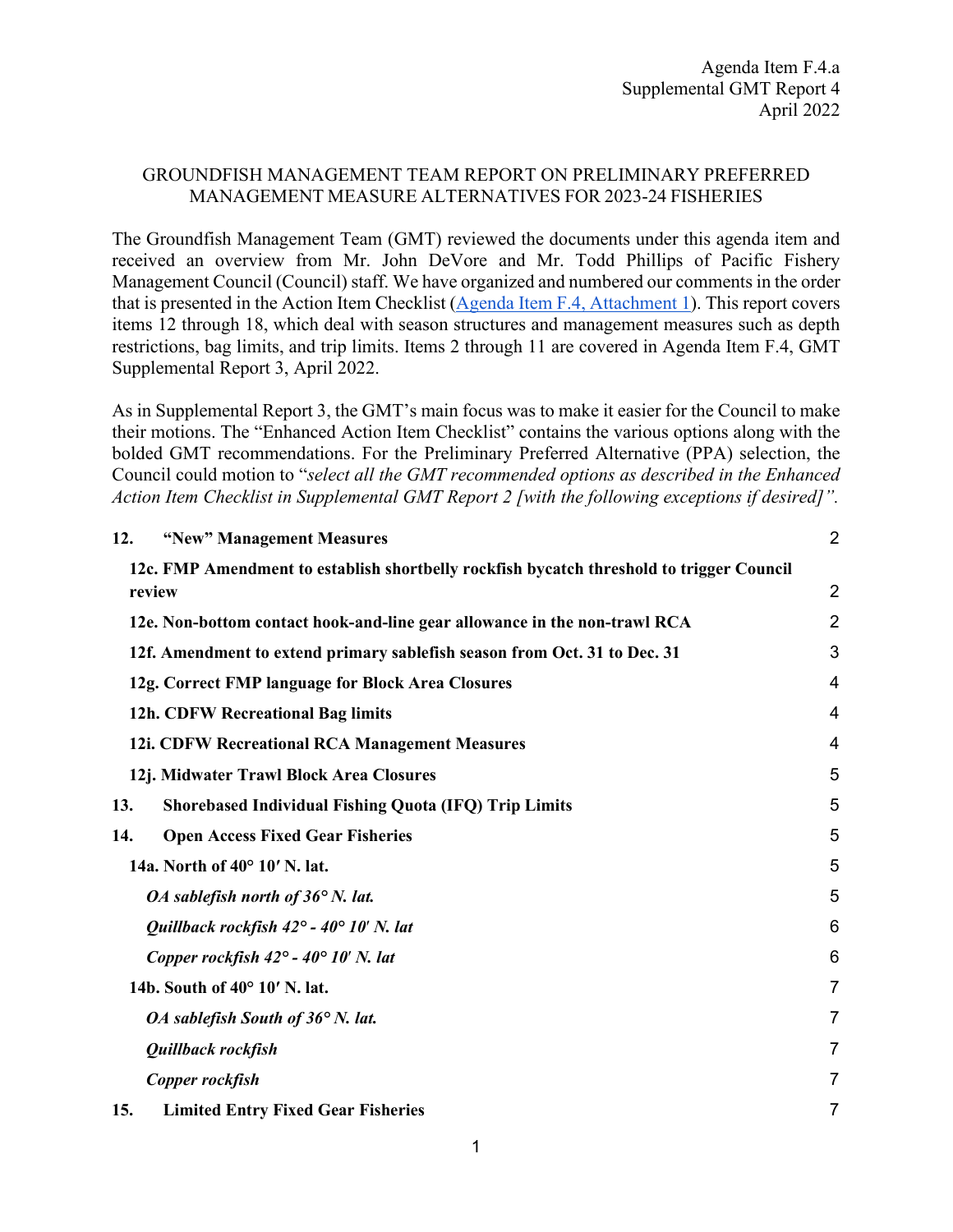|                   | 15a. North of 40° 10' N. lat.                             | 7  |
|-------------------|-----------------------------------------------------------|----|
|                   | LEFG sablefish north of $36^{\circ}$ N. lat.              | 7  |
|                   | Quillback rockfish $42^{\circ}$ - $40^{\circ}$ 10' N. lat | 8  |
|                   | Copper rockfish $42^{\circ}$ - $40^{\circ}$ 10' N. lat    | 8  |
|                   | 15b. South of 40° 10' N. lat.                             | 8  |
|                   | LEFG Sablefish south of $36^{\circ}$ N. lat.              | 8  |
|                   | Quillback rockfish                                        | 8  |
|                   | Copper rockfish                                           | 9  |
| 16.               | <b>Washington Recreational</b>                            | 9  |
| 17.               | <b>Oregon Recreational</b>                                | 11 |
| 18.               | <b>California Recreational</b>                            | 12 |
| <b>References</b> |                                                           | 13 |
|                   | <b>Summary of GMT Recommendations</b>                     | 14 |

## <span id="page-1-0"></span>**12. "New" Management Measures**

## <span id="page-1-1"></span>**12c. FMP Amendment to establish shortbelly rockfish bycatch threshold to trigger Council review**

The GMT acknowledges that there are no direct impacts from this action and that Option 2 simply formalizes a 2,000 mt mortality threshold that would initiate a review of pertinent information by amending the Pacific Coast Groundfish Fishery Management Plan. **The GMT recommends adopting Option 2 as the PPA.**

## <span id="page-1-2"></span>**12e. Non-bottom contact hook-and-line gear allowance in the non-trawl RCA**

[Agenda Item F.4.a, Supplemental NMFS Report 1, April 2022](https://www.pcouncil.org/documents/2022/03/f-4-a-supplemental-nmfs-report-1-2.pdf/) contains a further revised and narrowed scope of gear and sector definitions that defines non-bottom contact hook-and-line gear as open access groundfish troll gear or stationary jig gear that is attached to a vessel and not anchored to the bottom. This definition also aligns with the minimum depth that is practiced by Emley-Platt EFP participants. It is the GMT's understanding that additional discussions with Enforcement Consultants and the GAP will further refine this definition. **The GMT recommends the Council adopt the revised 12e proposal as described in NMFS Report 1 as the PPA to open the Non-trawl RCA to certain gear types with the gear definition revisions that the GMT understands are being further developed with the EC and GAP.** The GMT anticipates an update in the analysis document for the June Council meeting once a gear definition and narrowed scope has been adopted.

Using the data from the midwater rockfish EFPs (Emley/Platt, Real Good Fish and Cooke), the gear configurations proposed have relatively low bycatch of groundfish species of concern while being able to harvest healthy midwater rockfish. Additionally, natural bait will not be allowed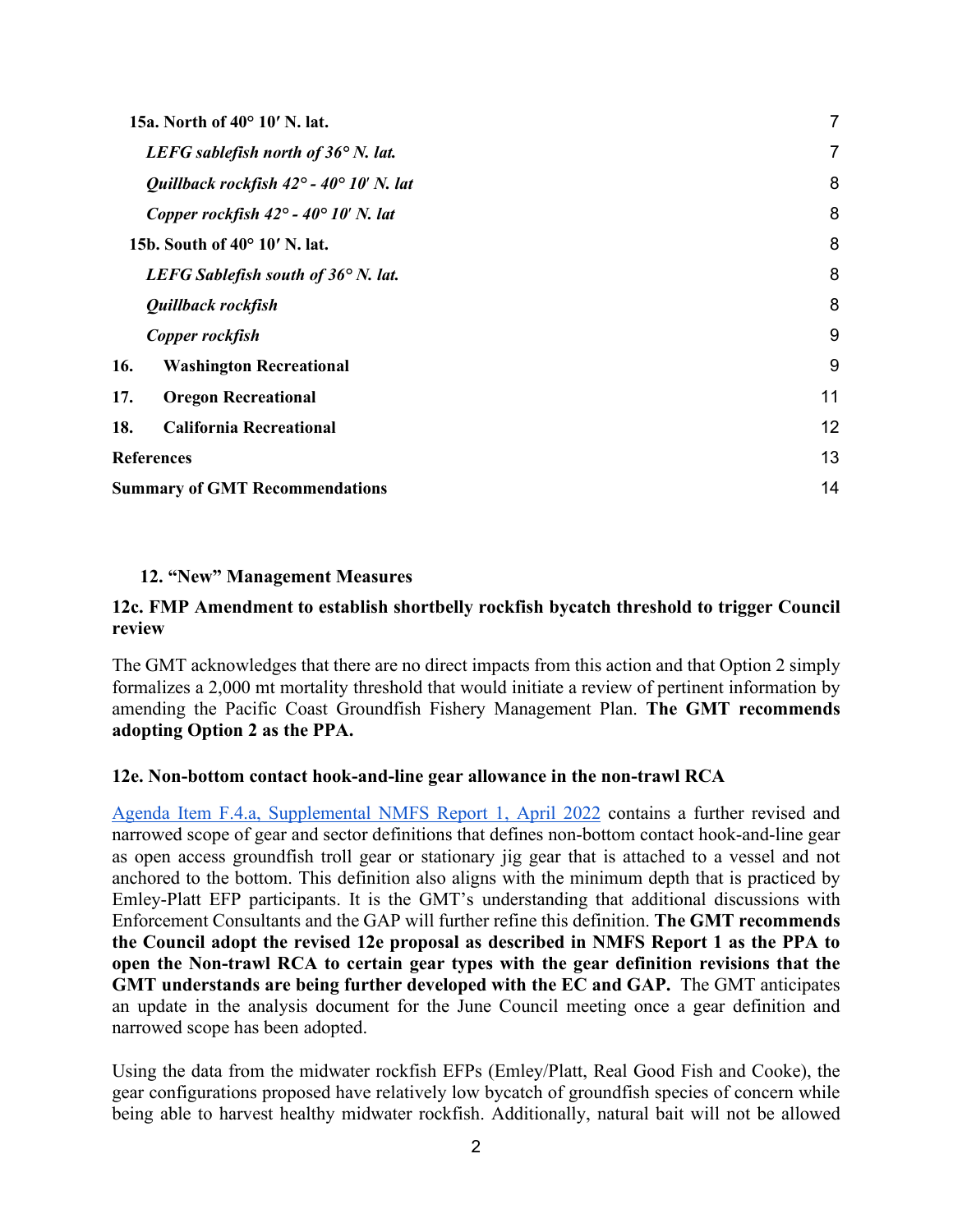therefore further reducing the potential impacts to seabirds, which is the only prohibited/protected species that could likely be impacted by this action. Habitat impacts are expected to be minimal, and the Habitat Committee has stated that they have no habitat-related concerns with these gear types [\(Agenda Item E.6.a, Supplemental HC Report 1, November 2021\)](https://www.pcouncil.org/documents/2021/11/e-6-a-supplemental-hc-report-1.pdf/). The potential risk of allowing OA and LEFG sectors into the NT\_RCA with very specific gear is minimal given what has been outlined above, and, while it is difficult to determine the projected effort, effort is likely constrained by fuel prices, potential travel danger to "sport-like" OA vessels, and the VMS requirement. Additionally, the attainment of midwater rockfish would have to increase significantly to risk exceeding the non-trawl allocation, and, given the barriers to access the area, the GMT does not think that this is a likely outcome.

#### <span id="page-2-0"></span>**12f. Amendment to extend primary sablefish season from Oct. 31 to Dec. 31**

Primary sablefish fishery participants and the Council have expressed interest in extending the primary season from an end date of October 31st (Status Quo) to December 31st (Option 1) given recent low attainments in the fishery. The original intent in setting the primary sablefish (or "primary tier") season end date at October 31st was to provide enough time before December 31st for managers to track catches, given the data lag, so as not to exceed the annual allocation. However, current catch accounting is much faster and no longer requires such a buffer. Primary tier fishery participants are often engaged in other fisheries after October 31st (e.g. Limited Entry Fixed Gear Daily Trip Limit [LEFG DTL], Dungeness crab, or Individual Fishing Quota [IFQ]), but an additional two months in the primary tier season could incentivize vessels to prioritize the primary tier fishery until their full tier limits are attained. Therefore, habitat and gear-related impacts resulting from a season extension to December 31st are expected to be similar to those of the status quo October 31st season end date, because roughly the same number of fixed gear vessels are expected to participate in the groundfish fishery as a whole.

Overall, the added two months will give primary tier vessels the flexibility to make safer decisions and plan their season based on markets and weather with the ultimate goal of increasing attainment and profitability. This item would not change the primary sablefish allocation, and therefore, all groundfish impacts are expected to be within those analyzed under the three sablefish Harvest Control Rule (HCR) alternatives, which assume full allocation attainment [\(Agenda Item F.4,](https://www.pcouncil.org/documents/2022/03/f-4-attachment-2-2023-2024-management-measure-analytical-document-electronic-only.pdf/)  [Attachment 2, April 2022\)](https://www.pcouncil.org/documents/2022/03/f-4-attachment-2-2023-2024-management-measure-analytical-document-electronic-only.pdf/). Option 1 could increase the amount of time that humpback whales are likely to co-occur with the primary tier fishery, but the likelihood of humpback whale aggregations interacting with fishing gear decreases from October to December. All gear-related impacts are likely to fluctuate with sablefish ACLs. **The GMT recommends selecting Option 1 as the PPA.** 

Additionally, the Council is presented with the option to extend the incidental Pacific halibut allowance for the primary tier fishery. Currently, the allowance ceases October 31st (Sub-Option 1) in line with the status quo season end date. Sub-Option 2 would set the allowance end date at the date specified by the International Pacific Halibut Commission for the closure of commercial fisheries coastwide, or until the quota is taken, whichever comes first. In recent years, this date has typically occurred in mid-November to early December. Sub-option 2 would reduce regulatory discards, provide more opportunity for an important alternative income source, and result in minimal additional impacts to mortality. Given these factors and that there is little to no risk of exceeding the WA sport allocation of incidental halibut due to the flexibility built into the Catch Sharing Plan, **the GMT recommends selecting Sub-Option 2 as the PPA**.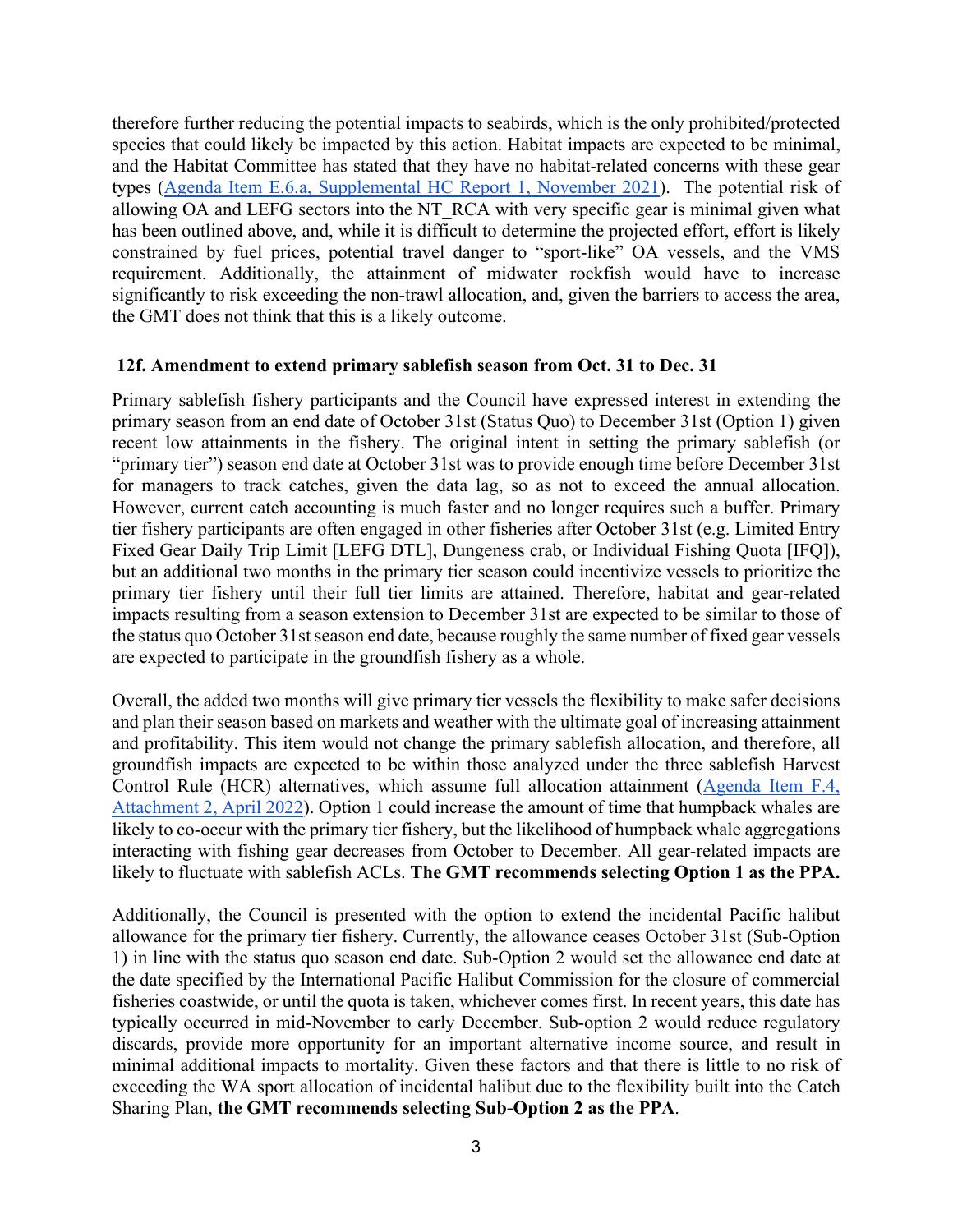# <span id="page-3-0"></span>**12g. Correct FMP language for Block Area Closures**

In March 2022, a discrepancy between FMP language and current federal regulations was brought to the attention of the Council [\(Agenda Item E.9, Attachment 1, March 2022\)](https://www.pcouncil.org/documents/2022/02/e-9-attachment-1-update-to-the-pacific-coast-groundfish-fishery-management-plan-regarding-block-area-closures-march-2022.pdf/). The attachment contains suggested language that would make both sources consistent with Council intent for salmon mitigation as well as align the FMP with regulatory language. In March 2022, the Council agreed to include in an FMP amendment this alignment of the definition of Block Area Closures (BACs) with the regulations [\(March Decision Summary Document\)](https://www.pcouncil.org/march-2022-decision-summary-document/#groundfish-management-toc-7bdc2051-895a-4a25-a546-5184fe1abe91). Therefore, **the GMT recommends that the Council amend the FMP to align it with federal regulations.** 

# <span id="page-3-1"></span>**12h. CDFW Recreational Bag limits**

At the November 2021 Council meeting, the Council recommended, and NMFS subsequently implemented, a one fish sub-bag limit for quillback rockfish, a one fish sub-bag limit for copper rockfish, and a four fish sub-bag limit for vermilion rockfish off of California to reduce mortality in the 2022 recreational fishery. These species are part of CDFW's recreational fishery Rockfish Cabezon Greenling (RCG) category. The reductions to mortality associated with the inseason action to reduce the sub-bag limit within total RCG bag limit for these rockfish effective January 1, 2022, are not yet known.

Several bag limit options are analyzed as part of the 2023-24 specifications if the Council decides further reductions to fishing pressure are needed. These range from modifying current sub-bag limits to prohibiting retention of some species within current aggregate daily bag limits. All of the bag limits described in this new management measure may be used during the regular season setting process or as inseason actions as needed to take steps to achieve harvest specifications. Quillback rockfish, copper rockfish, and vermilion rockfish sub-bag limits analyzed a range from ten to zero fish (i.e., no retention) within the 10-fish RCG bag limit. **The GMT supports the adoption of this new management measure as PPA for utilization in the 2023-24 biennium, and for inseason action in the future**.

## <span id="page-3-2"></span>**12i. CDFW Recreational RCA Management Measures**

This new management measure is a novel utilization of the previously established Rockfish Conservation Area (RCA) boundary lines for the California recreational fishery. This new management measure would allow fishing seaward of a specified RCA boundary line and prohibit fishing shoreward of that line. For example, fishing could be prohibited in Federal waters shoreward of the 30, 40, 50, 60, 75, 100, or 125, fathom line. Additionally, this novel use of the RCA would allow logistical flexibility for the management of overfished species like yelloweye rockfish (current RCA utilization) and non-overfished species that include species of concern such as quillback rockfish, copper rockfish, or cowcod (novel RCA utilization). This new management measure may be used during the regular season setting process or as inseason action as needed to take steps to achieve harvest specifications. **The GMT supports the adoption of this new management measure as PPA for utilization in the 2023-24 biennium, and for inseason action in the future**.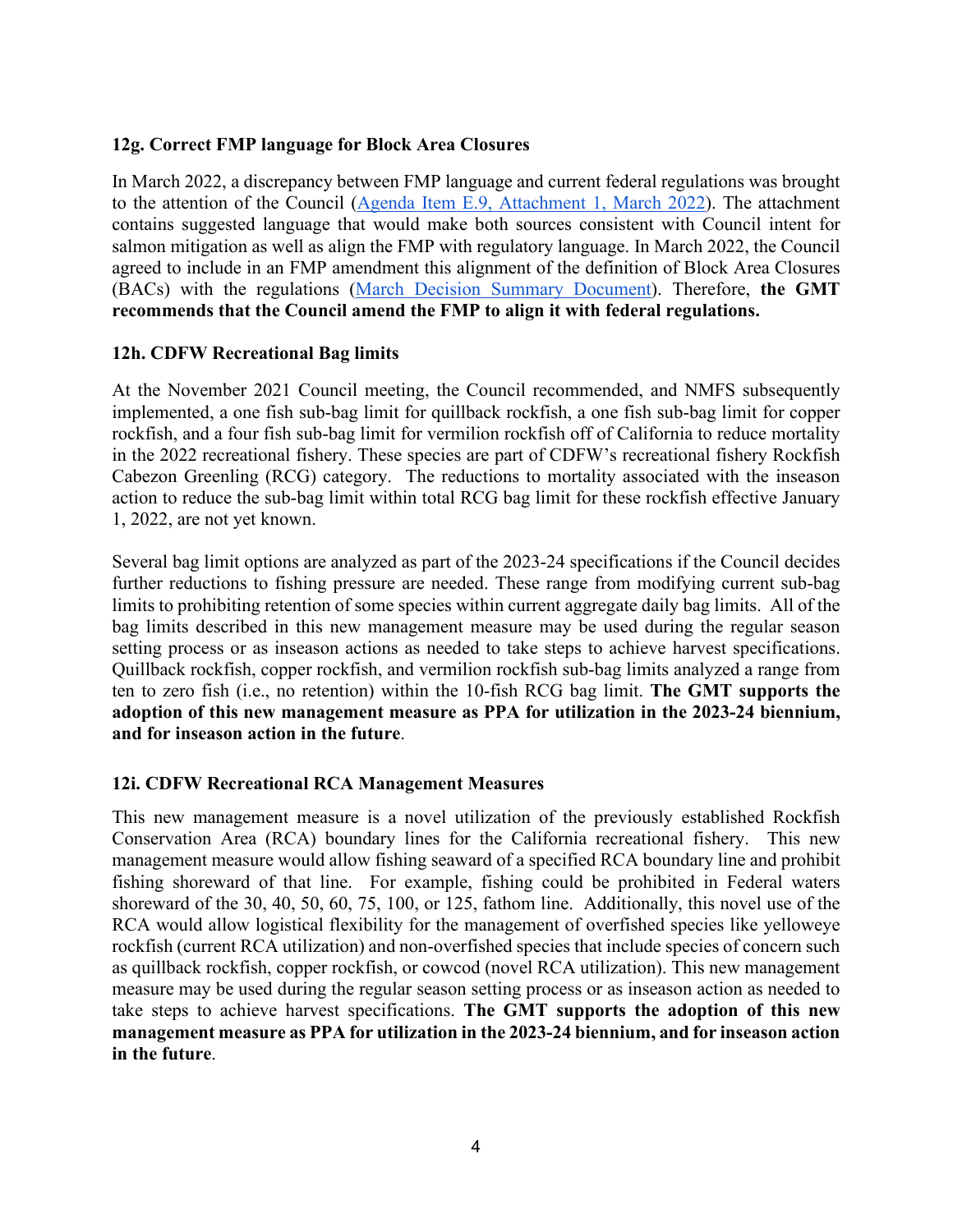## <span id="page-4-0"></span>**12j. Midwater Trawl Block Area Closures**

The GMT has been investigating spatial management tools for mitigating Pacific spiny dogfish bycatch in the trawl sectors as directed by the Council. As the GMT noted in [Agenda Item F.4.a,](https://www.pcouncil.org/documents/2022/03/f-4-a-supplemental-gmt-report-2.pdf/)  [Supplemental GMT Report 2, April 2022,](https://www.pcouncil.org/documents/2022/03/f-4-a-supplemental-gmt-report-2.pdf/) the GMT will conduct and provide at the June Council meeting an analysis of the use of BACs for groundfish bycatch mitigation purposes by midwater trawl gear coastwide. While the GMT will also analyze the use of BACs for groundfish bycatch mitigation purposes by bottom trawl gear off Washington, that analysis can be tiered off of the Amendment 28 analysis, for which it was in the range of alternatives, and therefore is not considered a new management measure.

# <span id="page-4-1"></span>**13. Shorebased Individual Fishing Quota (IFQ) Trip Limits**

Current trip limits for non-IFQ, non-whiting stocks are listed in Table 1-18 of the Attachment 2 analysis [\(Agenda Item F.4, Attachment 2, April 2022\)](https://www.pcouncil.org/documents/2022/03/f-4-attachment-2-2023-2024-management-measure-analytical-document-electronic-only.pdf/). Other than Pacific spiny dogfish, the IFQ fishery landed less than 0.2 mt in 2021 of all stocks with IFQ trip limits. The GMT considered whether adjusting the Pacific spiny dogfish trip limit, currently 60,000 lbs./month, would minimize bycatch in light of low expected ACLs in 2023 and 2024 under either harvest control rule alternative. However, the analysis demonstrates that, compared to existing industry avoidance measures and the potential use of spatial management tools such as Block Area Closures (BACs), a lower Pacific spiny dogfish trip limit would likely not be as effective and would potentially impact the value of the Pacific whiting fleet's target stock (page 2-27, [Attachment 2\)](https://www.pcouncil.org/documents/2022/03/f-4-attachment-2-2023-2024-management-measure-analytical-document-electronic-only.pdf/). **Therefore, the GMT recommends selecting the status quo Shorebased IFQ trip limits for non-IFQ stocks as listed in Table 1-18 of Attachment 2.**

# <span id="page-4-2"></span>**14. Open Access Fixed Gear Fisheries**

## <span id="page-4-3"></span>**14a. North of 40° 10′ N. lat.**

## <span id="page-4-4"></span>*OA sablefish north of 36° N. lat.*

Options that have been analyzed include:

Status Quo: 600 lb. daily or 1 landing / week up to 2,000 lbs., not to exceed 4,000 lbs. / 2 months

Option 1: 2,000 lbs / week, not to exceed 4,000 lbs. / 2 months (removal of the 600 lb. daily limit)

The GMT and GAP discussed that the daily limit can reduce profit margins since it requires many trips to catch the full bimonthly limit. Removing the daily limit could improve profitability as fewer trips would be needed. Under both Status Quo and Option 1, the weekly and bimonthly limits would remain at 2,000 lbs. and 4,000 lbs., respectively. The GAP wanted to maintain the weekly limit, because just a bimonthly limit could result in an influx of new vessels that could negatively impact current participants. The GMT intentionally did not include a "one landing per week" specification as part of Option 1, because we believe this requirement is no longer necessary without a daily limit and could unnecessarily constrain OAN vessels. Additionally, the language for Option 1 mirrors what is currently in federal regulations for the OAS sector, for which the daily limit was removed in the 2021-22 biennium.

The GMT does not have a model that can predict impacts from the elimination of the daily trip limit. However, removing the daily limit does not change the landed catch share, and therefore,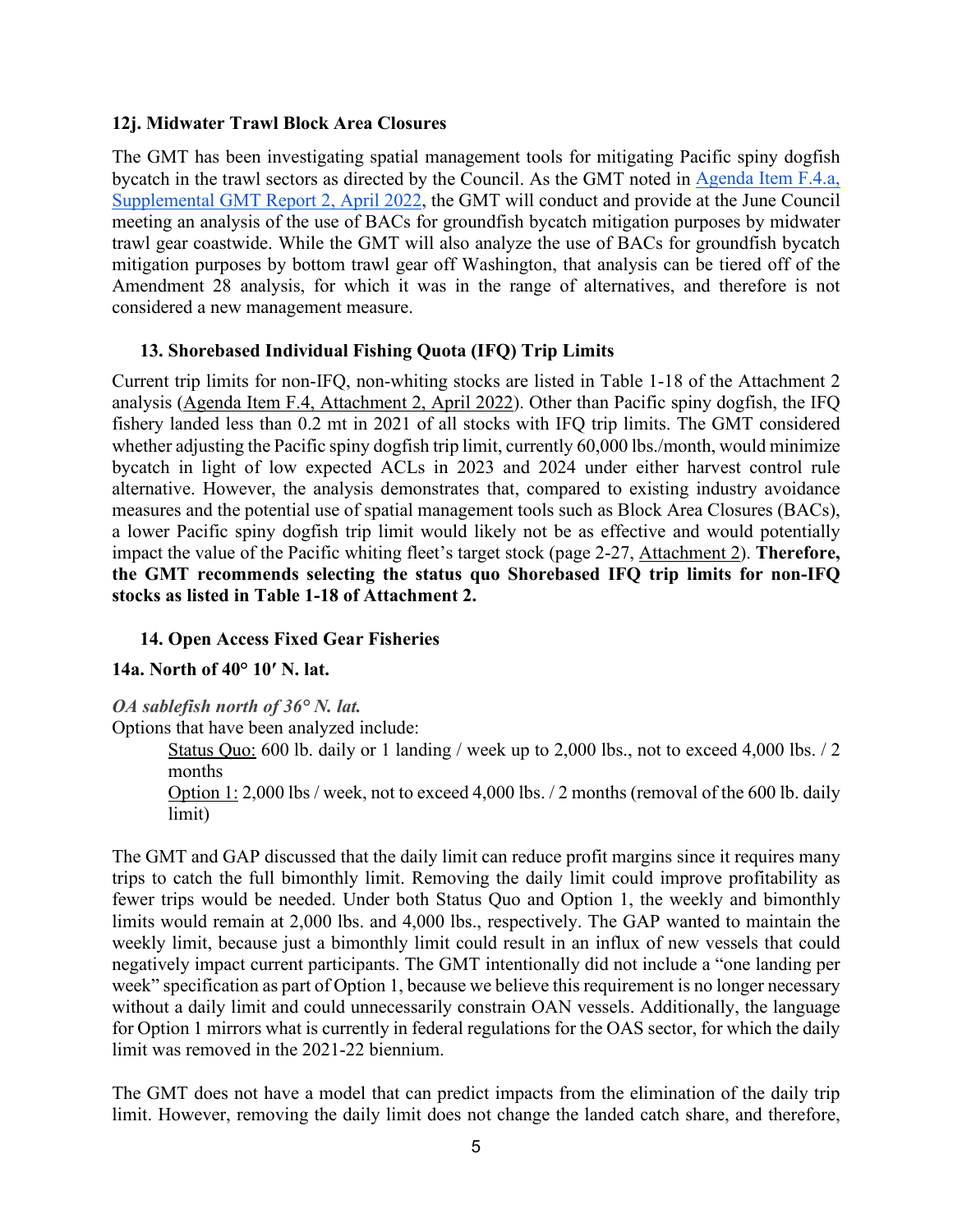the landed catch share is used as a proxy for maximum projected landings. In addition to any increase in profitability, Option 1 could also reduce the amount of regulatory discard that is associated with a daily limit. While it is possible that removing the daily trip limit could entice new entrants to target sablefish in the OAN sector, the weekly limit that would remain in place and the barrier to entry associated with the cost of Vessel Monitoring System equipment would likely offset that possibility. Additionally, the increase in the daily limit from 300 lbs. to 600 lbs. in 2020 did not appear to influence participation but did appear to improve existing OAN participants' abilities to attain their bimonthly limit [\(Agenda Item F.4, Attachment 2, April 2022\)](https://www.pcouncil.org/documents/2022/03/f-4-attachment-2-2023-2024-management-measure-analytical-document-electronic-only.pdf/).

Under status quo trip limits, the OAN sector is projected to attain 41-55 percent between the low and average price scenario, indicating that there is a significant buffer in the landed catch share that could be attained by any increase in effort under Option 1. Combined with the knowledge that the model has overpredicted landings for 2020 and 2021, the buffer may be larger than we think. If unforeseen impacts happen and effort increases dramatically, inseason action can be taken to keep the OAN fishery within their target. **The GMT recommends adopting Option 1 as PPA for the 2023-24 biennium.**

# <span id="page-5-0"></span>*Quillback rockfish 42° - 40° 10*′ *N. lat*

Options that have been analyzed include:

**Status Quo: 75 lbs. per 2 months, within the 2,000 lbs per 2 months Minor Nearshore Rockfish limit for the area between 42° - 40° 10**′ **N. lat.**

Option 1: 50 lbs. per 2 months, within the 2,000 lbs per 2 months Minor Nearshore Rockfish limit for the area between 42° - 40° 10′ N. lat.

Option 2: 25 lbs. per 2 months, within the 2,000 lbs per 2 months Minor Nearshore Rockfish limit for the area between 42° - 40° 10′ N. lat.

In November 2021, inseason action to reduce mortality of quillback rockfish off California in 2022 by implementing sub-trip limits of 75 lbs. per 2 months within the 2,000 lbs. per 2 months Minor Nearshore Rockfish limit for the area between 42° - 40° 10′ N. lat (Agenda Item E.7.a) [Supplemental CDFW Report 2\)](https://www.pcouncil.org/documents/2021/11/e-7-a-supplemental-cdfw-report-2.pdf/). The GMT does not know what effects on mortality, particularly discard mortality, the sub-trip limits will have until data is collected, at which time further adjustment could be made through additional inseam action. The GMT notes that allowing the continuation of fishery-dependent data collection through minimal retention will also be extremely important for future assessments. Additionally, further reductions on quillback rockfish in the commercial Nearshore Fishery, an important species in the live fish market, could destabilize the niche fishery. **Therefore, the GMT recommends status quo limits for quillback rockfish within the 2,000 lbs. per 2 months Minor Nearshore Rockfish limit for the area between 42° - 40° 10**′ **N. lat.**

<span id="page-5-1"></span>*Copper rockfish 42° - 40° 10*′ *N. lat*

Options that have been analyzed include:

**Status Quo: 75 lbs. per 2 months, within the 2,000 lbs. per 2 months Minor Nearshore Rockfish limit for the area between 42° - 40° 10**′ **N. lat.**

Option 1: 50 lbs. per 2 months, within the 2,000 lbs. per 2 months Minor Nearshore Rockfish limit for the area between 42° - 40° 10′ N. lat.

Option 2: 25 lbs. per 2 months, within the 2,000 lbs. per 2 months Minor Nearshore Rockfish limit for the area between 42° - 40° 10′ N. lat.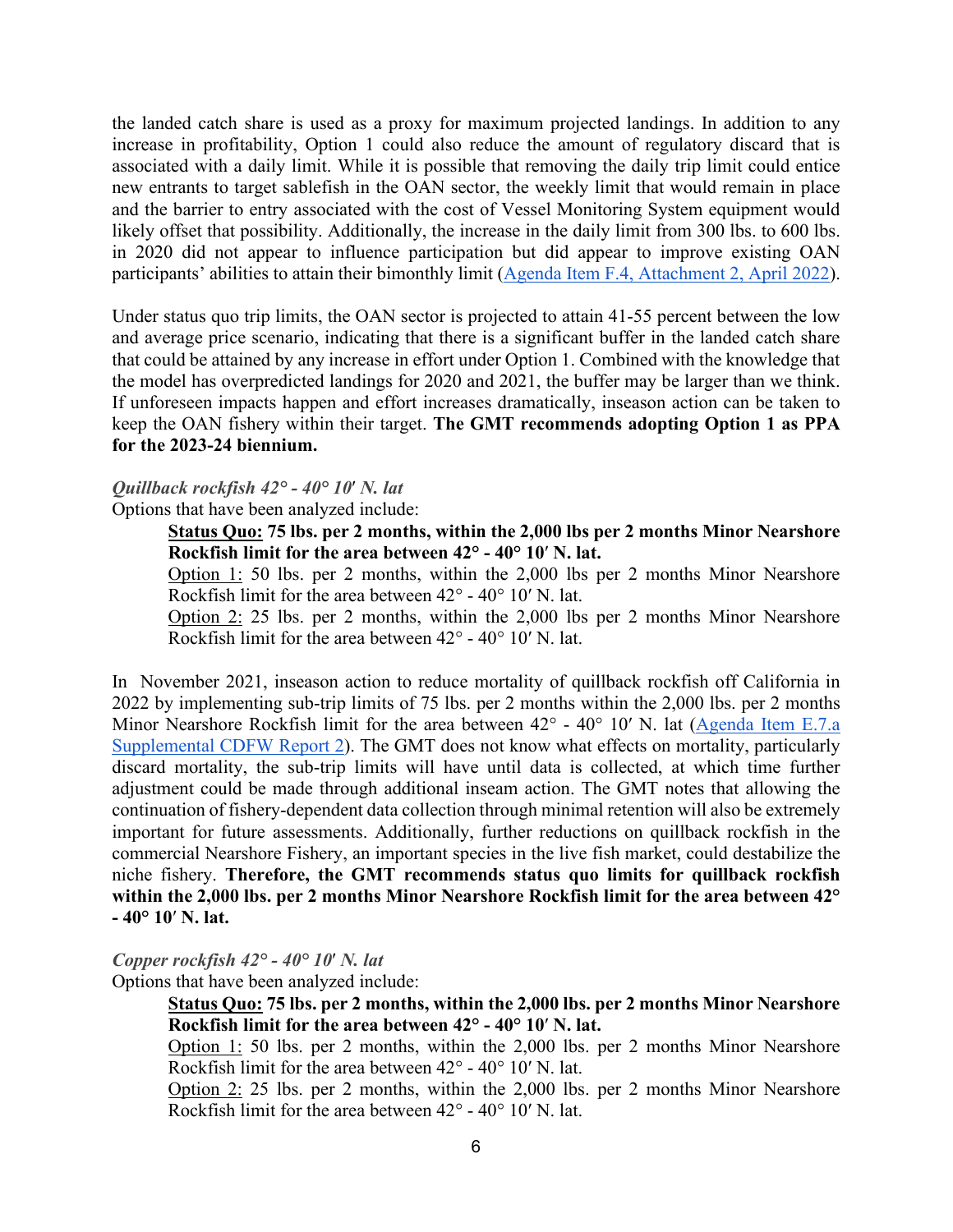Similar inseason actions in November 2021 were taken on copper rockfish off California. For the same reasons stated above for quillback rockfish, **the GMT recommends status quo limits for copper rockfish within the 2,000 lbs. per 2 months Minor Nearshore Rockfish limit for the area between 42° - 40° 10**′ **N. lat.**

#### <span id="page-6-0"></span>**14b. South of 40° 10′ N. lat.**

#### <span id="page-6-1"></span>*OA sablefish South of 36° N. lat.*

The GMT did not receive any requests to change the OAS sablefish trip limits and therefore **recommends continuing to use the status quo trip limits as PPA**.

#### <span id="page-6-2"></span>*Quillback rockfish*

Options that have been analyzed include:

## **Status Quo: 75 lbs. per 2 months, within the 2,000 lbs. per 2 months Deeper Nearshore Rockfish limit south of 40° 10**′ **N. lat.**

Option 1: 50 lbs. per 2 months, within the 2,000 lbs. per 2 months Deeper Nearshore Rockfish limit south of 40° 10′ N. lat.

Option 2: 25 lbs. per 2 months, within the 2,000 lbs. per 2 months Deeper Nearshore Rockfish limit south of 40° 10′ N. lat.

**The GMT recommends status quo limits for quillback rockfish within the 2,000 lbs. per 2 months Deeper Nearshore Rockfish limit south of 40° 10**′ **N. lat.** for the same reasons stated above in section 14a.

#### <span id="page-6-3"></span>*Copper rockfish*

Options that have been analyzed include:

## **Status Quo: 75 lbs. per 2 months, within the 2,000 lbs. per 2 months Deeper Nearshore Rockfish limit south of 40° 10**′ **N. lat.**

Option 1: 50 lbs. per 2 months, within the 2,000 lbs. per 2 months Deeper Nearshore Rockfish limit south of 40° 10′ N. lat.

Option 2: 25 lbs. per 2 months, within the 2,000 lbs. per 2 months Deeper Nearshore Rockfish limit south of 40° 10′ N. lat.

**The GMT recommends status quo limits for copper rockfish within the 2,000 lbs. per 2 months Deeper Nearshore Rockfish limit south of 40° 10**′ **N. lat.** for the same reasons stated above in section 14a.

## <span id="page-6-4"></span>**15. Limited Entry Fixed Gear Fisheries**

## <span id="page-6-5"></span>**15a. North of 40° 10′ N. lat.**

## <span id="page-6-6"></span>*LEFG sablefish north of 36° N. lat.*

The Council adopted sablefish trip limits for this fishery of 2,400 lbs. per week and 4,800 lbs. per 2 months through inseason action in November 2021 after those limits were added to the 2023-24 management measures range of alternatives as Option 1 [\(Agenda Item E.7.a, Supplemental GMT](https://www.pcouncil.org/documents/2021/11/e-7-a-supplemental-gmt-report-1-2.pdf/)  [Report 1, November 2021;](https://www.pcouncil.org/documents/2021/11/e-7-a-supplemental-gmt-report-1-2.pdf/) [Agenda Item E.5.a, Supplemental GMT Report 3, November 2021\)](https://www.pcouncil.org/documents/2021/11/e-5-a-supplemental-gmt-report-3-management-measure-items-12-through-18-from-the-action-item-checklist.pdf/). Therefore, as of November 2021, those trip limits are considered status quo. To reflect this, the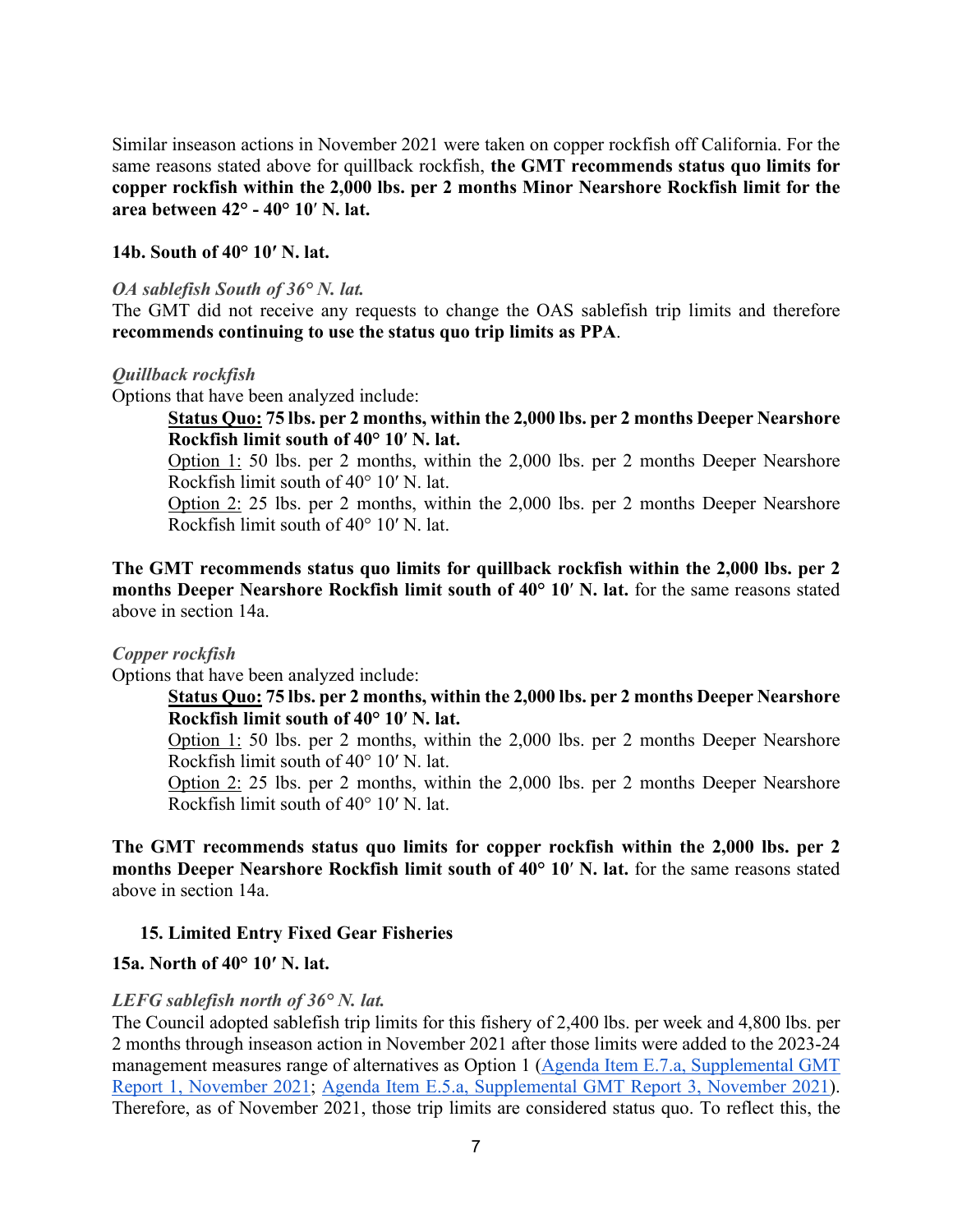revised Action Item Checklist [\(Agenda Item F.4, Supplemental Revised Attachment 1, April 2022\)](https://www.pcouncil.org/documents/2022/04/f-4-attachment-1-action-item-checklist.pdf/) no longer includes any alternative trip limit options. Additionally, the GMT has not received any other requests to explore alternative trip limits and does not see a need to do so.

# **The GMT recommends the Council reaffirm their November inseason decision and adopt the status quo trip limits of 2,400 lbs. per week and 4,800 lbs. per 2 months as PPA for the 2023-24 biennium.**

# <span id="page-7-0"></span>*Quillback rockfish 42° - 40° 10*′ *N. lat*

Options that have been analyzed include:

**Status Quo: 75 lbs. per 2 months, within the 2,000 lbs per 2 months Minor Nearshore Rockfish limit for the area between 42° - 40° 10**′ **N. lat.**

Option 1: 50 lbs. per 2 months, within the 2,000 lbs per 2 months Minor Nearshore Rockfish limit for the area between 42° - 40° 10′ N. lat.

Option 2: 25 lbs. per 2 months, within the 2,000 lbs per 2 months Minor Nearshore Rockfish limit for the area between 42° - 40° 10′ N. lat.

**The GMT recommends status quo limits for quillback rockfish within the 2,000 lbs per 2 months Minor Nearshore Rockfish limit for the area between 42° - 40° 10**′ **N. lat.** for the reasons stated in 14a.

<span id="page-7-1"></span>*Copper rockfish 42° - 40° 10*′ *N. lat*

Options that have been analyzed include:

**Status Quo: 75 lbs. per 2 months, within the 2,000 lbs per 2 months Minor Nearshore Rockfish limit for the area between 42° - 40° 10**′ **N. lat.**

Option 1: 50 lbs. per 2 months, within the 2,000 lbs per 2 months Minor Nearshore Rockfish limit for the area between 42° - 40° 10′ N. lat.

Option 2: 25 lbs. per 2 months, within the 2,000 lbs per 2 months Minor Nearshore Rockfish limit for the area between 42° - 40° 10′ N. lat.

**The GMT recommends status quo limits for copper rockfish within the 2,000 lbs per 2 months Minor Nearshore Rockfish limit for the area between 42° - 40° 10**′ **N. lat.** for the reasons stated in 14a.

## <span id="page-7-2"></span>**15b. South of 40° 10′ N. lat.**

## <span id="page-7-3"></span>*LEFG Sablefish south of 36° N. lat.*

The GMT has not received any requests for changes to the LES sablefish trip limits and therefore **recommends continuing to use the status quo 2,500 lb. weekly trip limit in the 2023-24 biennium.** The action item checklist will be updated to reflect this status quo, since there are no alternative options.

#### <span id="page-7-4"></span>*Quillback rockfish*

Options that have been analyzed include:

**Status Quo: 75 lbs. per 2 months, within the 2,000 lbs. per 2 months Deeper Nearshore Rockfish limit south of 40° 10**′ **N. lat.**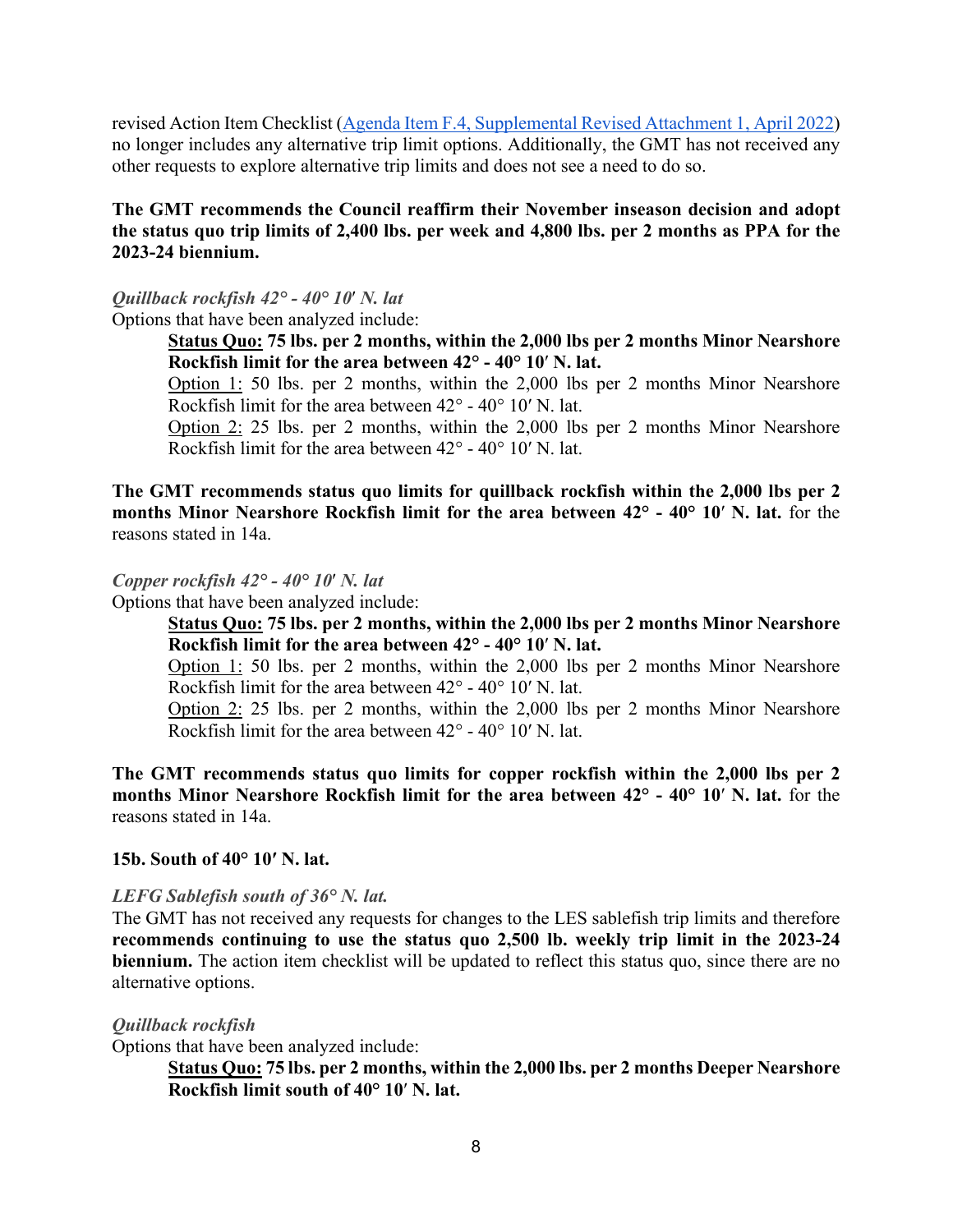Option 1: 50 lbs. per 2 months, within the 2,000 lbs. per 2 months Deeper Nearshore Rockfish limit south of 40° 10′ N. lat.

Option 2: 25 lbs. per 2 months, within the 2,000 lbs. per 2 months Deeper Nearshore Rockfish limit south of 40° 10′ N. lat.

**The GMT recommends status quo limits for quillback rockfish within the 2,000 lbs per 2 months Deeper Nearshore Rockfish limit south of 40° 10**′ **N. lat.** for the same reasons stated above in section 14a.

#### <span id="page-8-0"></span>*Copper rockfish*

Options that have been analyzed include:

**Status Quo: 75 lbs. per 2 months, within the 2,000 lbs. per 2 months Deeper Nearshore Rockfish limit south of 40° 10**′ **N. lat.**

Option 1: 50 lbs. per 2 months, within the 2,000 lbs. per 2 months Deeper Nearshore Rockfish limit south of 40° 10′ N. lat.

Option 2: 25 lbs. per 2 months, within the 2,000 lbs. per 2 months Deeper Nearshore Rockfish limit south of 40° 10′ N. lat.

**The GMT recommends status quo limits for copper rockfish within the 2,000 lbs per 2 months Deeper Nearshore Rockfish limit south of 40° 10**′ **N. lat.** for the same reasons stated above in section 14a.

#### <span id="page-8-1"></span>**16. Washington Recreational**

The Washington Department of Fish and Wildlife (WDFW) report [\(Agenda Item F.4.a WDFW](https://www.pcouncil.org/documents/2022/03/f-4-a-wdfw-report-1-washington-department-of-fish-and-wildlife-report-on-2023-and-2024-groundfish-management-measures.pdf/)  [Report 1\)](https://www.pcouncil.org/documents/2022/03/f-4-a-wdfw-report-1-washington-department-of-fish-and-wildlife-report-on-2023-and-2024-groundfish-management-measures.pdf/) describes WDFW's proposed season structure changes for 2023 and 2024. Washington recreational fisheries depend largely on black rockfish and other pelagic rockfish species, and these will provide stable opportunity in 2023 and 2024. However, actions that will impact the recreational fishery are needed to address three species: vermilion rockfish, quillback rockfish and copper rockfish. Management measures will be needed to keep catch under the annual catch limit (ACL) alternatives for the Washington vermilion rockfish contribution to the Shelf Rockfish Complex north of 40° 10′ N. lat. Management measures are also needed to reduce total mortality of copper rockfish and quillback rockfish, both of which are managed in the Nearshore Rockfish Complex north of 40° 10′ N. lat. None of the three are targeted in the Washington recreational fishery, they are primarily caught incidentally when fishing for other species. The recreational fishery opens in March (second Saturday) and closes in October (third Saturday).

The WDFW is proposing measures for Washington recreational fisheries that impose retention restrictions for these species. Analysis by WDFW indicated that anglers typically only retain one and rarely two of these species in the daily catches so sub-bag limits would have minimal effect. Under no retention, total mortality would be reduced as some incidentally caught and released fish would survive. Specifically, the WDFW recommended PPA would prohibit the retention of copper rockfish, quillback rockfish, and vermilion rockfish in May, June, and July.

To develop its PPA, the WDFW explored various monthly and season no retention options (Tables 1 - 3). For copper and quillback rockfish projected mortality below the species-specific ACL contributions could be achieved by partial season no retention, i.e., only May through July for quillback rockfish and May and June for copper rockfish. Although projected mortality for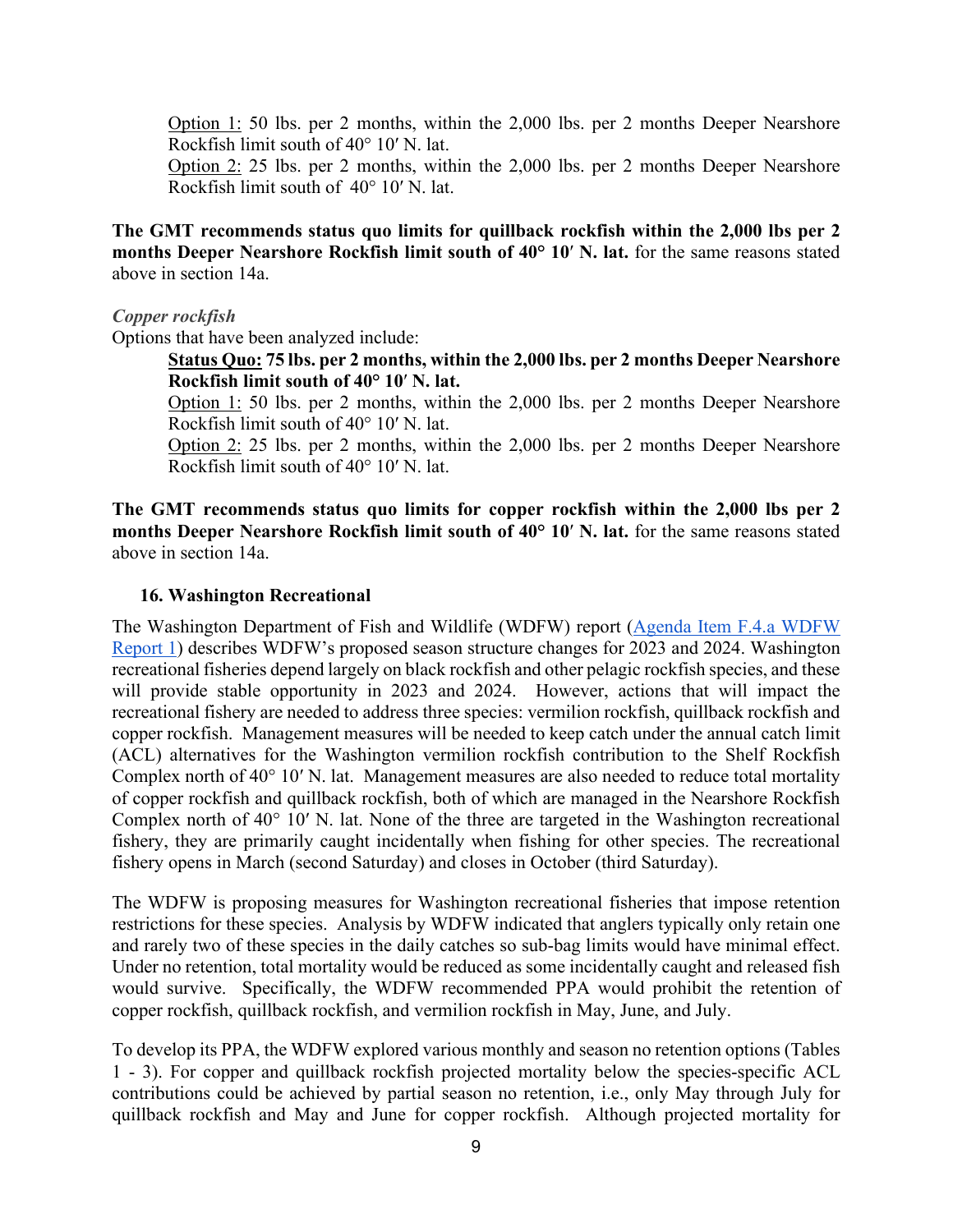quillback rockfish under the 2023-24 ACL contribution could be achieved by prohibiting retention only during May and June, input from stakeholders supported a management approach that prohibited retention for copper rockfish and quillback rockfish during the same months to simplify regulations and avoid confusion. For vermilion, in addition to May, June, and July, the analysis also considers a retention prohibition for the entire season. While the alternatives for vermilion rockfish reduce projected mortality, none are expected to lower mortality sufficiently to stay below the Washington ACL contribution (0.72 mt). However, it should be noted that the catch projections were heavily influenced by 2019 data which was atypically high and total mortality in 2020 and 2021 was less than projected, possibly due to pandemic related impacts on effort. As a result, the 2023-24 projections are more uncertain than if they had been based on more typical fishery patterns.

The WDFW justification for the PPAs is that they align the retention prohibition of all three rockfish species and in doing so provide stability for industry and maintain ongoing data collection. Stakeholders at a series of public meetings conducted by WDFW also voiced support for simpler regulations over maximum retention opportunity for quillback rockfish. In addition, because there is no commercial catch of vermilion rockfish off Washington, allowing some retention in the recreational fishery maintains a continued flow of catch and biological data to inform future stock assessments. The WA vermilion stock assessment is already designated a Category 2 due to a lack of data. Catch data used to develop the projections for vermilion were anomalous and uncertain; catches in 2023 and 2024 could offer some insight on recreational fishery behavior while the Council further explores stock definitions.

| Table 1. Copper rockfish projected mortality for a range of no retention options compared to status |  |
|-----------------------------------------------------------------------------------------------------|--|
| quo (average 2019-2021 catch). 2023 and 2024 HG/ACT is 1.9 mt. PPA in bold.                         |  |

| <b>No Retention Options</b>  | <b>Projected Mortality (mt)</b> |  |  |
|------------------------------|---------------------------------|--|--|
| Status quo                   | 2.88                            |  |  |
| No retention in May          | 2.37                            |  |  |
| No retention in June         | 2.64                            |  |  |
| No retention in May and June | 2.13                            |  |  |
| No Retention in July         | 2.56                            |  |  |
| No retention $May - July$    | 1.82                            |  |  |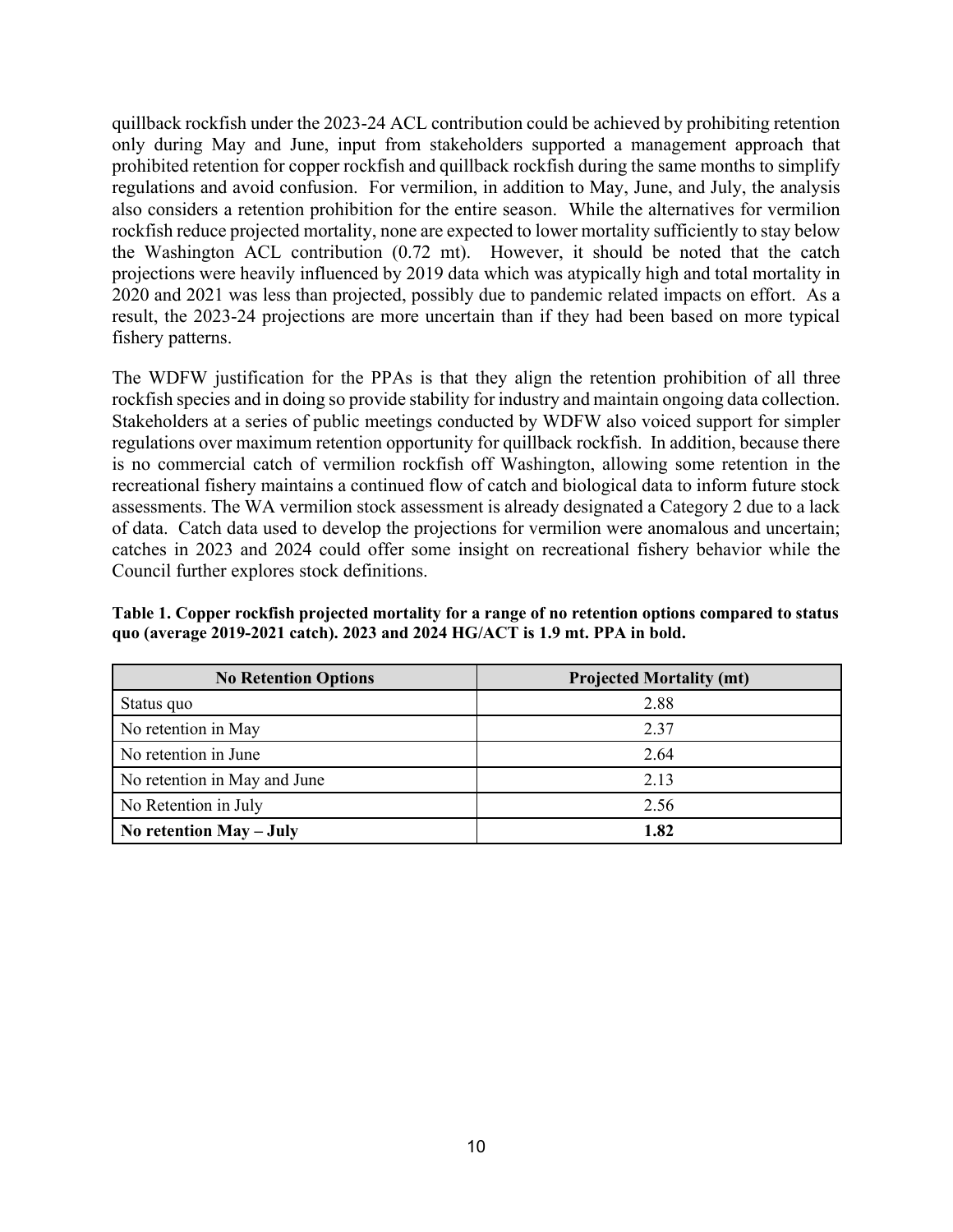**Table 2. Quillback rockfish projected mortality for a range of no retention options compared to status quo (average 2019-2021 catch). 2023 and 2024 HG/ACT is 2.2 mt. PPA in bold.**

| <b>No Retention Options</b>  | <b>Projected Mortality (mt)</b> |
|------------------------------|---------------------------------|
| Status quo                   | 2.56                            |
| No retention in May          | 2.26                            |
| No retention in June         | 2.37                            |
| No retention in May and June | 2.07                            |
| No Retention in July         | 2.33                            |
| No retention May - July      | 1.81                            |

**Table 3. Vermilion rockfish projected mortality for a one fish sub-limit and no retention options compared to status quo (average 2019-2021 catch). 2023 and 2024 HG/ACT is 0.6 (Alt 1) or 0.7 (Alt 2). PPA in bold.**

| <b>Options</b>          | <b>Projected Mortality (mt)</b> |
|-------------------------|---------------------------------|
| Status Quo              | 1.97                            |
| 1 vermilion rockfish    | 1.77                            |
| No retention May - July | 1.50                            |
| No retention            | 0.97                            |

Given the information above, **the GMT recommends adopting the PPAs for the Washington recreational groundfish fishery for the 2023 and 2024 seasons, as indicated in Tables 1, 2 and 3 (and as described in [Agenda Item F.4.a WDFW Report 1\)](https://www.pcouncil.org/documents/2022/03/f-4-a-wdfw-report-1-washington-department-of-fish-and-wildlife-report-on-2023-and-2024-groundfish-management-measures.pdf/).**

# <span id="page-10-0"></span>**17. Oregon Recreational**

The season structure and bag limits proposed (Sections 2.10 and 3.10 in [Agenda Item F.4,](https://www.pcouncil.org/documents/2022/03/f-4-attachment-2-2023-2024-management-measure-analytical-document-electronic-only.pdf/)  [Attachment 2, April 2022\)](https://www.pcouncil.org/documents/2022/03/f-4-attachment-2-2023-2024-management-measure-analytical-document-electronic-only.pdf/) are designed to balance impacts to nearshore stocks, such as black rockfish and nearshore rockfish complex species, and yelloweye rockfish. Modeling to the PPA Oregon recreational share of the yelloweye rockfish ACT shows that the fishery would be able to be open to all depths year round. It is the GMT's understanding that the Oregon Department of Fish and Wildlife will likely put more restrictive regulations in place via state regulations to be precautionary [\(Agenda Item F.4.a, ODFW Report 1, April 2022\)](https://www.pcouncil.org/documents/2022/03/f-4-a-odfw-report-1-oregon-department-of-fish-and-wildlife-report-on-the-2023-24-biennial-management-measures-for-the-oregon-recreational-fishery.pdf/). Under Alternative 1 for Oregon black rockfish, the Oregon recreational state harvest guideline will increase by approximately 35 mt from the No Action Alternative. That is not enough to allow for any additional liberalizations, but will reduce the probability of having to take inseason action to further restrict or close fisheries.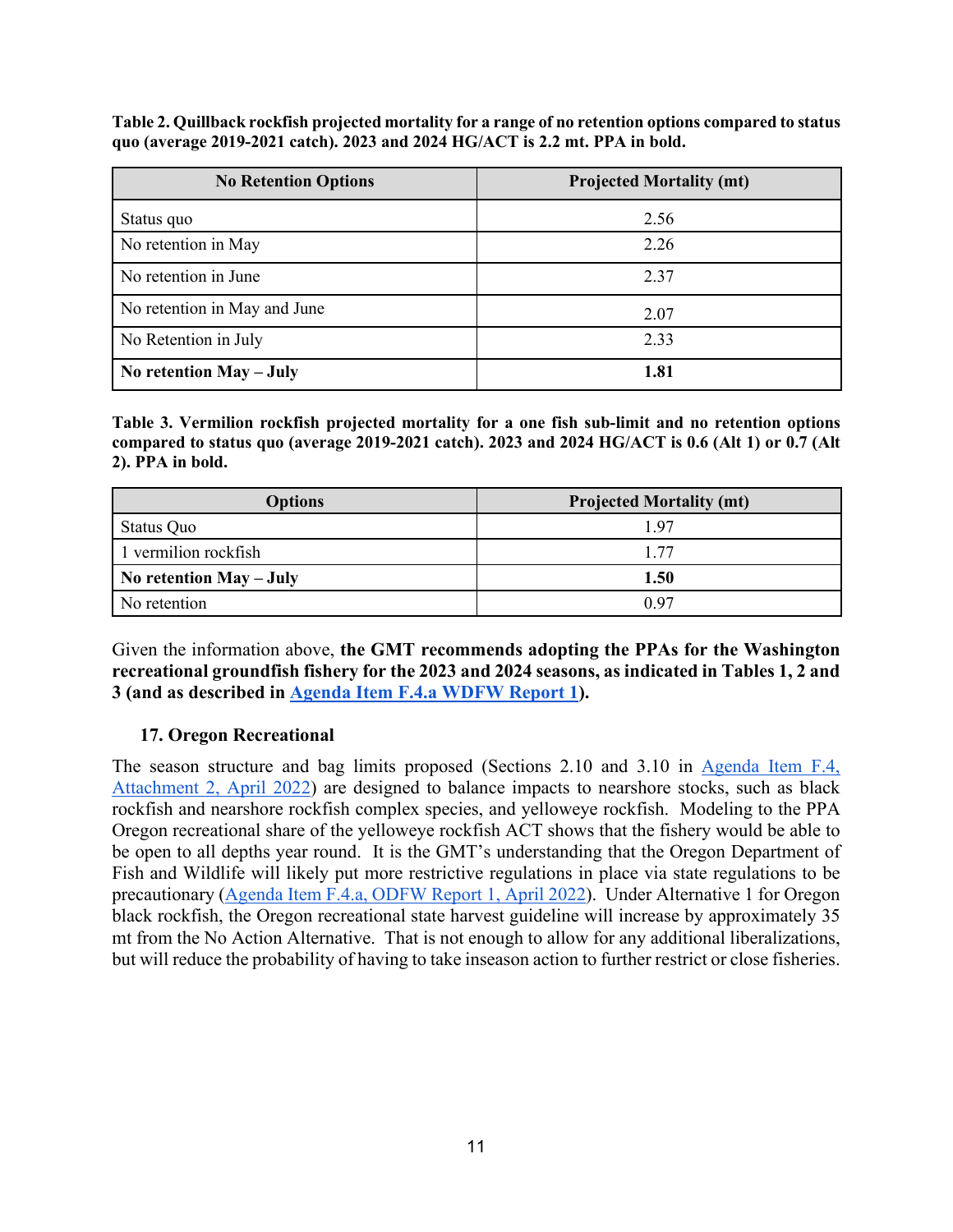|                               | Jan              |  |  |  |  | Feb   Mar   Apr   May   Jun   Jul   Aug   Sep   Oct   Nov   Dec |  |  |  |  |  |  |
|-------------------------------|------------------|--|--|--|--|-----------------------------------------------------------------|--|--|--|--|--|--|
| <b>Bottomfish Season</b>      | Open all depths  |  |  |  |  |                                                                 |  |  |  |  |  |  |
| Marine Bag Limit <sup>a</sup> | Ten $(10)$       |  |  |  |  |                                                                 |  |  |  |  |  |  |
| Lingcod Bag Limit             | Three $(3)$      |  |  |  |  |                                                                 |  |  |  |  |  |  |
| Flatfish Bag Limit b          | Twenty Five (25) |  |  |  |  |                                                                 |  |  |  |  |  |  |

a/ Marine bag limit is 10 fish per day and includes all species other than lingcod, salmon, steelhead, Pacific halibut, flatfish, surfperch, sturgeon, striped bass, pelagic tuna and mackerel species, and bait fish such as herring, anchovy, sardine, and smelt; of which no more than one may be cabezon.

b/ Flounders, soles, sanddabs, turbots and halibuts except Pacific halibut.

#### **Figure 1. Oregon recreational groundfish season structure and bag limits for 2023 and 2024.**

There was a proposal to allow additional longleader gear (Holloway Gear) fishing and all-depth Pacific halibut fishing on the same trip. This proposal would allow anglers to participate in the longleader gear fishery in addition to the all-depth Pacific halibut fishery and the otherwise legally allowed bottomfish (sablefish, Pacific cod, and other flatfish species). Allowing these activities to occur on the same trip is not expected to increase effort, and it will not entice a wave of new participants into either fishery (NMFS 2017[; Public Comment November 2019\)](https://pfmc.psmfc.org/Meeting/Details/863?agendaID=4652). Instead, the most likely scenario is that some current anglers targeting all-depth Pacific halibut and legal groundfish with all-depth halibut will also fish with longleader gear on the same fishing trip. Based on angler input at a series of public meetings hosted by ODFW in the fall of 2021 and public comment to the September 2019 Council meeting (Agenda Item G.1.b., Public Comments), this would reduce confusion for anglers as well as potential regulatory discards. The analysis on the longleader gear (NMFS 2017) estimated that the potential number of combined longleader gear and all-depth Pacific halibut trips could be up to 16,465, which is within approximately 2,000 trips of the 10 year average number of all-depth Pacific halibut trips. Using data on catches and bycatch from the first two years that the longleader gear fishery has been in place in Oregon (2018 and 2019), it is estimated that this action would result in an additional 0.2 mt of yelloweye rockfish mortality, 0.6 Chinook salmon encounters (not mortality), and 6 coho salmon encounters annually. All three of those, when combined with the "regular" Oregon recreational fishery impacts, are well within the Oregon recreational yelloweye rockfish HG and non-trawl share of salmon bycatch impacts.

Based on the above, **the GMT recommends adopting the PPA season structure for the Oregon recreational groundfish fishery, as shown in Figure 1, with the addition of allowing longleader gear fishing on the same trip as all-depth Pacific halibut and otherwise legal groundfish with all-depth halibut (sablefish, Pacific cod, and other flatfish species)**.

#### <span id="page-11-0"></span>**18. California Recreational**

CDFW will be proposing a range of recreational groundfish fishery season structure scenarios for the 2023-24 biennium. The GMT received a briefing from CDFW staff on their upcoming report which offers different combinations of offshore and all-depth fishing opportunities with the dates and lengths of all-depth opportunity being the primary difference between the scenarios analyzed. The proposed season structure scenarios would be substantial departures from the status quo, in that all result in significant reductions in allowable fishing time of 50 percent or more in nearshore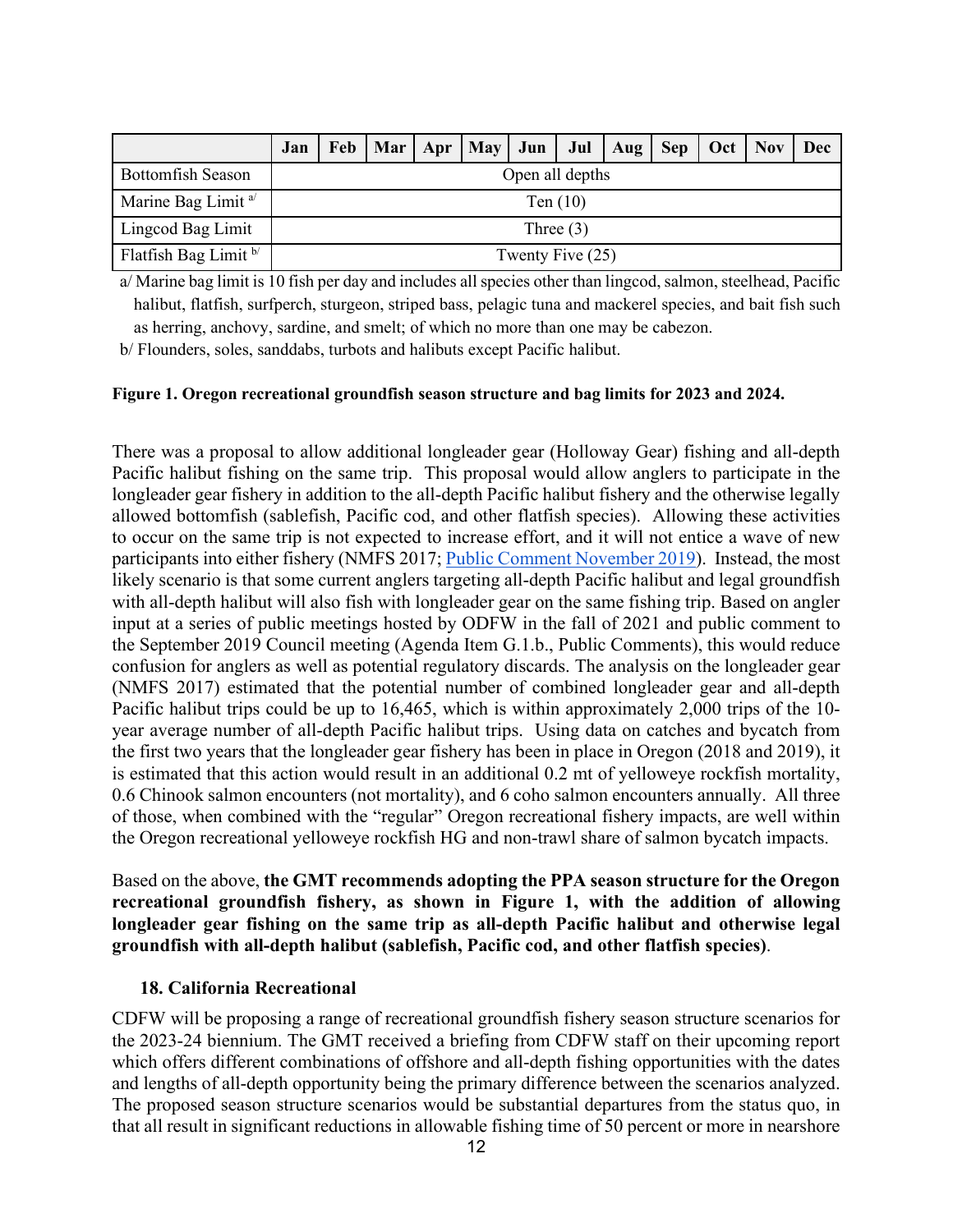waters. The severe restrictions are intended to incorporate the best scientific information available from the 2021 stock assessments and rebuilding analyses completed for quillback and copper rockfishes off California. The GMT understands CDFW will continue to work with the GAP members and other industry representatives to solidify recommendations in preparation of final action at the June Council meeting.

In general, the GMT is supportive of the range of options being proposed by CDFW. The GMT acknowledges the limitations of the RecFISH model, appreciates CDFW identifying the modeling uncertainties created when analyzing fisheries scenarios which are drastically different than those seen in recent history, and appreciates CDFW's commitment to continue their inseason tracking and reporting methodology for key species of concern. The GMT also appreciates CDFW's qualitative analysis to address model uncertainty in the different scenarios being proposed. The GMT understands that CDFW has not yet identified a complete PPA for recreational seasons, depths, and bag limits, and will defer making any formal recommendations at this time.

## <span id="page-12-0"></span>**References**

NMFS (National Marine Fisheries Service). 2017. Authorization of an Oregon Recreational Fishery for Midwater Groundfish Species. Environmental Assessment.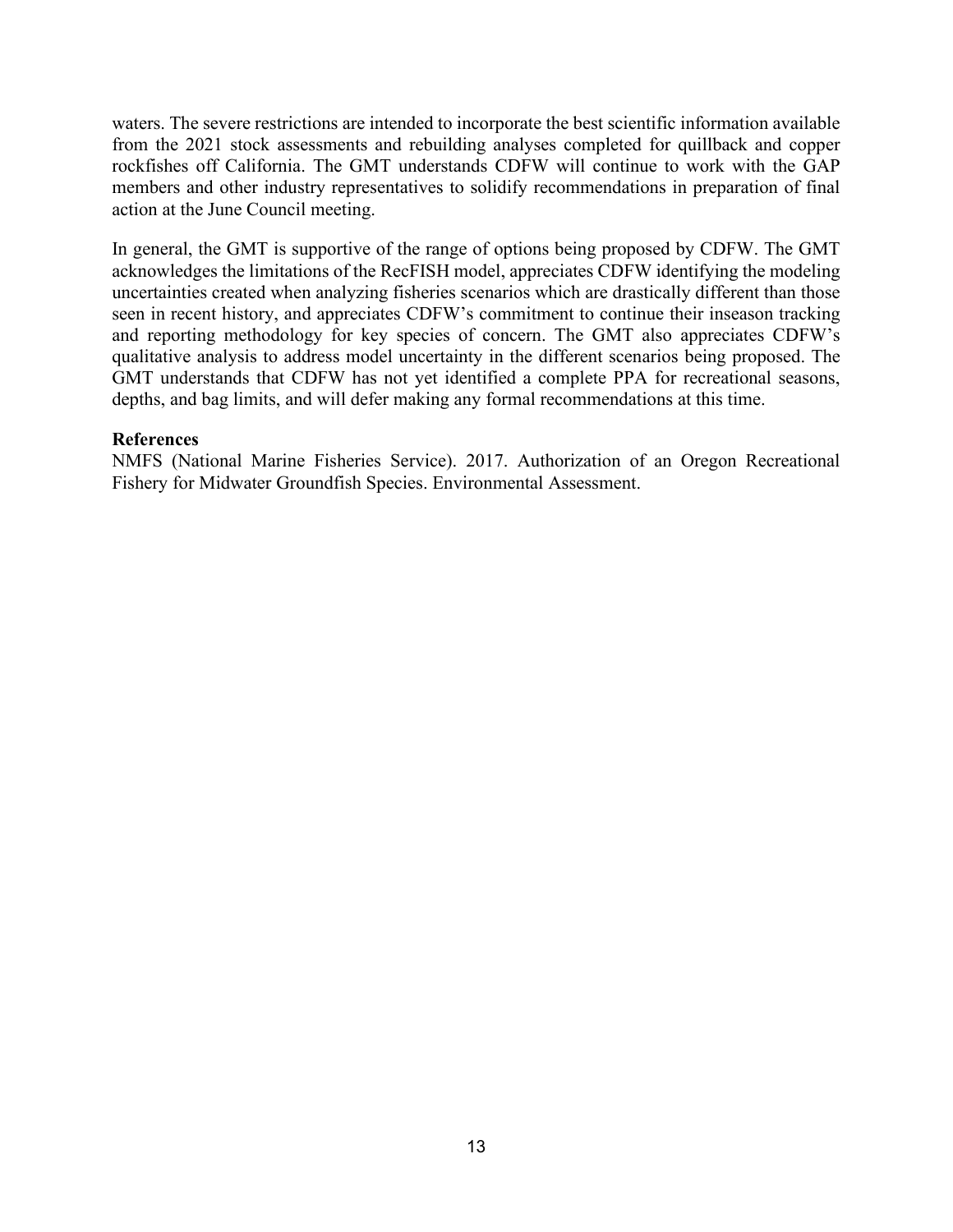# **Summary of GMT Recommendations**

<span id="page-13-0"></span>

| $\#$                   | Category                  | <b>Sector</b>  | <b>Management Measures</b>                                                                                                                                                                                                                                                                                                                                                                                                                                                                                                                                                                                                                                                                                                                                                                                                                                                                                                                                                                                                                                                                                                                                                    |  |  |  |  |
|------------------------|---------------------------|----------------|-------------------------------------------------------------------------------------------------------------------------------------------------------------------------------------------------------------------------------------------------------------------------------------------------------------------------------------------------------------------------------------------------------------------------------------------------------------------------------------------------------------------------------------------------------------------------------------------------------------------------------------------------------------------------------------------------------------------------------------------------------------------------------------------------------------------------------------------------------------------------------------------------------------------------------------------------------------------------------------------------------------------------------------------------------------------------------------------------------------------------------------------------------------------------------|--|--|--|--|
| <b>Council Request</b> |                           | Commercial     | Evaluate potential catch control management measures for Pacific spiny dogfish in<br>$\bullet$<br>groundfish fisheries, including, but not limited to, Block Area Closures (BAC) and<br><b>Bycatch Reduction Areas (BRAs)</b>                                                                                                                                                                                                                                                                                                                                                                                                                                                                                                                                                                                                                                                                                                                                                                                                                                                                                                                                                 |  |  |  |  |
|                        | 'New' Management Measures |                |                                                                                                                                                                                                                                                                                                                                                                                                                                                                                                                                                                                                                                                                                                                                                                                                                                                                                                                                                                                                                                                                                                                                                                               |  |  |  |  |
| 12                     |                           | All            | a. CCA Repeal - moved to Non-Trawl RCA package<br>b. Prohibit directed fishery of shortbelly rockfish - moved to stand-alone<br>management measure<br>c. FMP Amendment to establish shortbelly rockfish bycatch threshold to trigger<br>Council review<br><b>O</b> Recommend Option 2<br>d. Quillback rockfish rebuilding plan<br>e. Non-bottom contact hook-and-line gear allowance in the non-trawl RCA<br>Recommend Option 1, with gear definition revisions<br>$\circ$<br>f. Extend primary sablefish season from Oct. 31 to Dec. 31<br>○ Recommend Option 1 and Sub-Option 2<br>Correct FMP language for Block Area Closures<br>g.<br>Recommend that the Council amend the FMP to align it with federal<br>$\circ$<br>regulations<br>h. CA Recreational Fishery Bag Limit Changes<br>Recommend the adoption of this new management measure as PPA for<br>$\circ$<br>utilization in 2023-24 and for inseason action in the future<br>CA Recreational Fishery RCA Management Measures<br>1.<br>Recommend the adoption of this new management measure as PPA for<br>О<br>utilization in 2023-24 and for inseason action in the future<br>Midwater Trawl Block Area Closures |  |  |  |  |
|                        |                           |                | <b>Trip Limits, Bag Limits, and Season Structures</b>                                                                                                                                                                                                                                                                                                                                                                                                                                                                                                                                                                                                                                                                                                                                                                                                                                                                                                                                                                                                                                                                                                                         |  |  |  |  |
| 13                     |                           | Shorebased IFQ | <b>STATUS QUO IFQ trip limits for non-IFQ species</b>                                                                                                                                                                                                                                                                                                                                                                                                                                                                                                                                                                                                                                                                                                                                                                                                                                                                                                                                                                                                                                                                                                                         |  |  |  |  |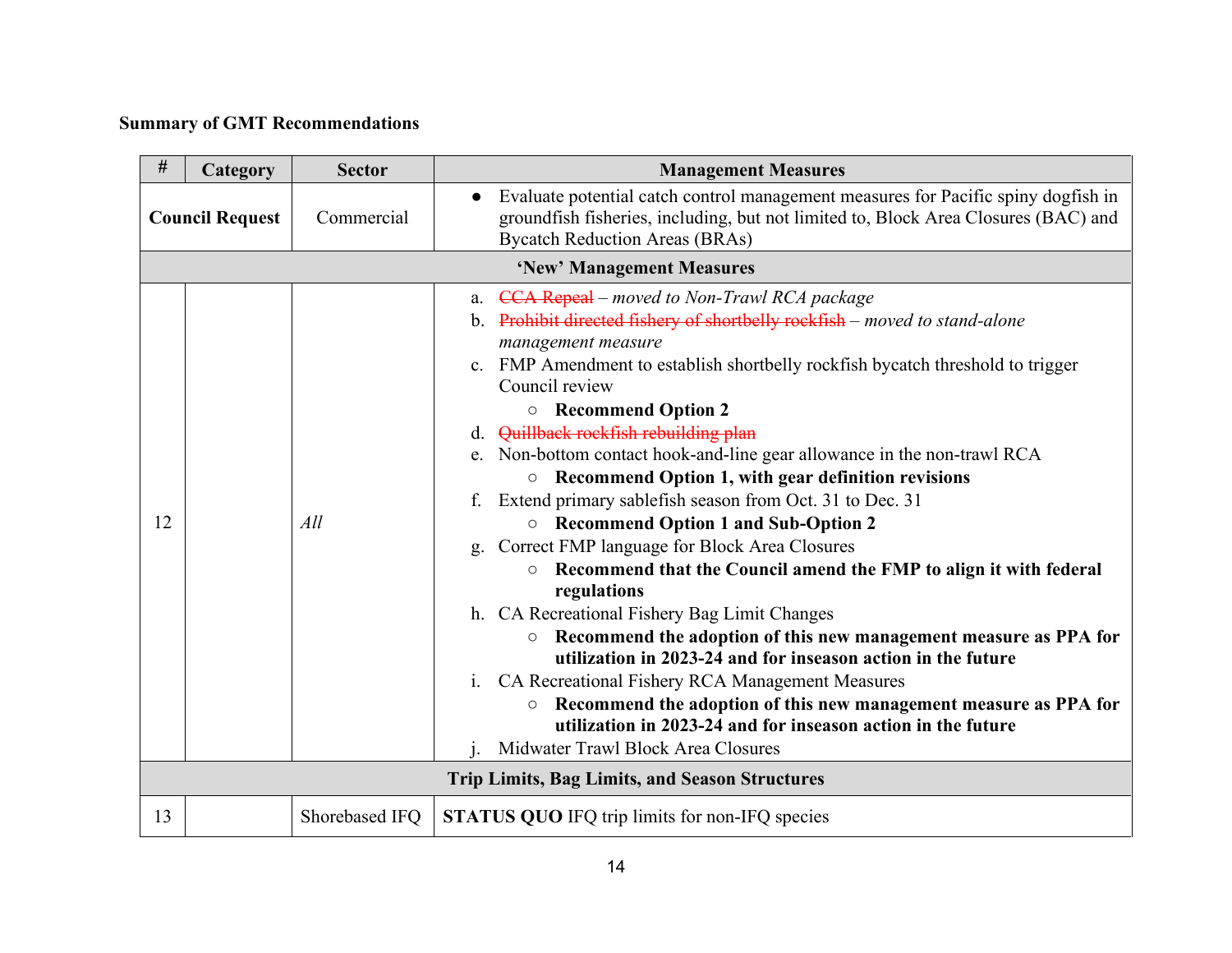|                   | <b>Trip Limits, Bag Limits, and Season Structures</b> |                                                                                                                                                                                                                                                                                                                                                                                                                                                                                                                                                                                                                                                                     |  |  |  |  |  |
|-------------------|-------------------------------------------------------|---------------------------------------------------------------------------------------------------------------------------------------------------------------------------------------------------------------------------------------------------------------------------------------------------------------------------------------------------------------------------------------------------------------------------------------------------------------------------------------------------------------------------------------------------------------------------------------------------------------------------------------------------------------------|--|--|--|--|--|
| 14a               | OA (North of<br>$40^{\circ}10$ N. lat.)               | Routine adjustments to the Non-Trawl RCA configuration, trip limits, and size limits:<br>Sablefish north of $36^{\circ}$ N. lat. trip limits:<br>Status Quo - 600 lb. daily or 1 landing / week up to 2,000 lbs., not to<br>$\circ$<br>exceed 4,000 lbs. / 2 months<br>Option 1 - 2,000 lbs / week, not to exceed 4,000 lbs. / 2 months (removal<br>$\circ$<br>of the 600 lb. daily limit)<br>Quillback rockfish 42° - 40° 10' N. lat.: STATUS QUO - 75 lbs. per 2 months,<br>within the 2 months minor nearshore rockfish limit<br>Copper rockfish 42° - 40° 10' N. lat.: STATUS QUO - 75 lbs. per 2 months,<br>within the 2 months minor nearshore rockfish limit |  |  |  |  |  |
| 14<br>$\mathbf b$ | OA (South of<br>$40^{\circ}10$ N. lat.)               | <b>STATUS QUO</b> Routine adjustments to the Non-Trawl RCA configuration, trip limits, and<br>size limits<br>Sablefish 40° 10' N. lat. - 36° N. lat.: see item 14a<br>Sablefish south of 36° N. lat.: STATUS QUO 2,000 lbs./week, not to exceed<br>4,000 lbs./2 months<br>Quillback rockfish: STATUS QUO - 75 lbs. per 2 months, within the 2 months<br>Deeper nearshore rockfish limit<br>Copper rockfish: STATUS QUO - 75 lbs. per 2 months, within the 2 months<br>Deeper nearshore rockfish limit                                                                                                                                                               |  |  |  |  |  |
| 15a               | LEFG (North of<br>$40^{\circ}10$ N. lat.)             | Routine adjustments to the Non-Trawl RCA configuration, trip limits, and size limits<br>Sablefish north of 36° N. lat.: STATUS QUO 2,400 lbs./week, not to exceed<br>$\bullet$<br>4,800 lbs./2 months<br>Quillback rockfish 42° - 40° 10' N. lat.: STATUS QUO - 75 lbs. per 2 months,<br>within the 2 months minor nearshore rockfish limit<br>Copper rockfish 42° - 40° 10' N. lat.: STATUS QUO - 75 lbs. per 2 months,<br>within the 2 months minor nearshore rockfish limit                                                                                                                                                                                      |  |  |  |  |  |
| 15<br>$\mathbf b$ | LEFG (South of<br>$40^{\circ}10$ N. lat.)             | Routine adjustments to the Non-Trawl RCA configuration, trip limits, and size limits<br>Sablefish 40° 10' N. lat. - 36° N. lat.: see item 15a<br>• Sablefish south of 36° N. lat.: STATUS QUO 2,500 lbs./week                                                                                                                                                                                                                                                                                                                                                                                                                                                       |  |  |  |  |  |